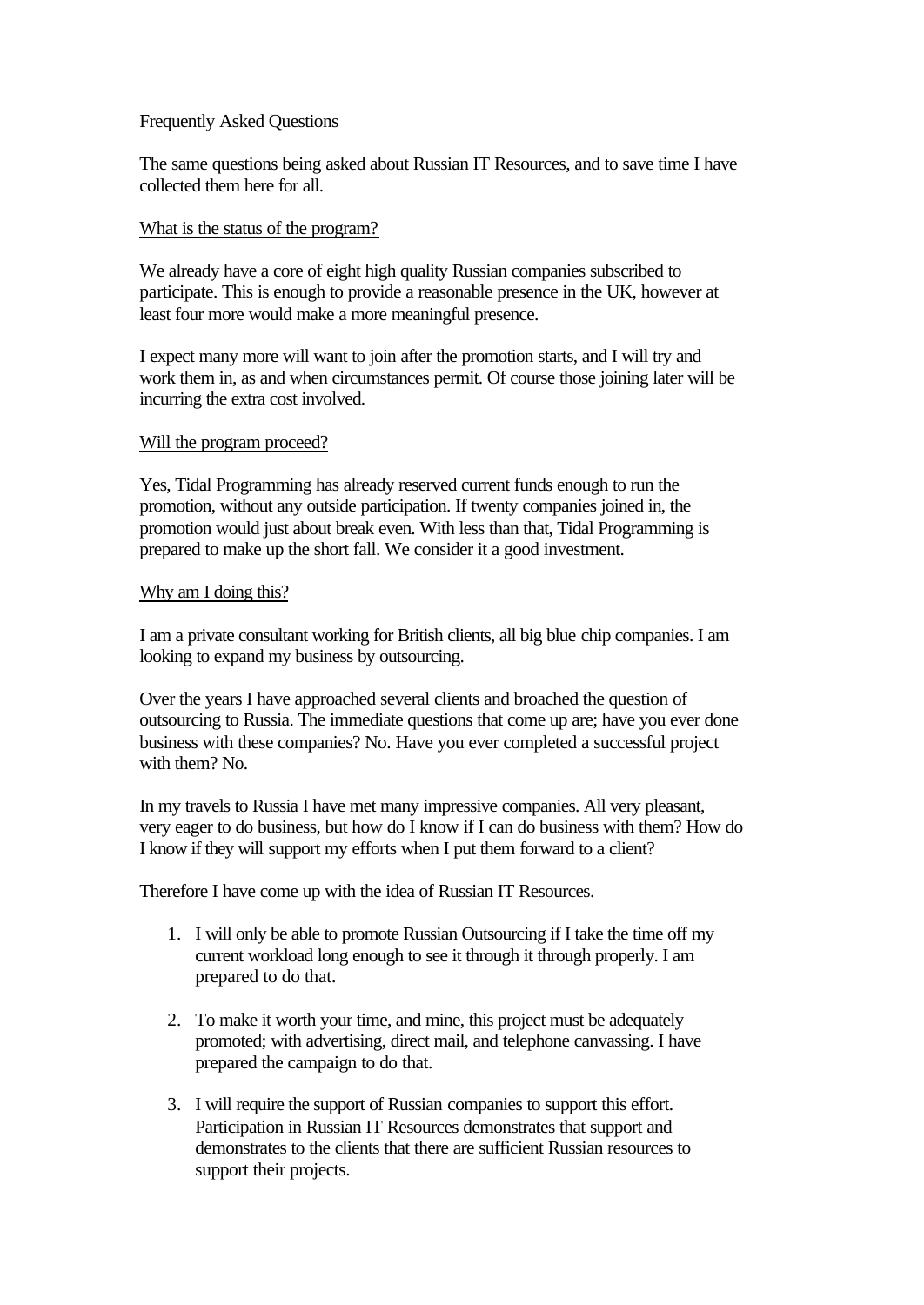# What's in it for me?

As a business and computer systems consultant, I will be a participant in the promotion as you are. I will be promoting your services with the hope that my services as an advisor will be required.

The availability of my services will enhance your marketing prospects.

If I promote your services in this instance and help you gain business without my direct involvement or service, I will still succeed, as Russian IT Resources will have been a success.

## Who are my contacts?

I have a limited number of personal contacts that have expressed an interest, and I expect the main body will come from the promotion and excitement of the tour. I can not approach these clients until I know which companies I will be promoting, and which Russian companies will be supporting me and will be prepared to back up my claims.

I am certainly not prepared to publish the names and addresses of my contacts to the world. Many have asked, and several event organisers or agents have asked to join the promotion, obviously to gain access to my contacts. All have been declined.

#### New Business

1 Lovells. One off the worlds largest law firms specialising in offshore contracts and intellectual property law will be hosting the Russian IT Resources delegation as part of a seminar addressing just those issues. They will be widely promoting this seminar in addition to our own promotion. Meetings are going on now and we hope and expect that it will also be co-sponsored and promoted by the Russo-British Chamber of Commerce.

We expect that members of the delegation will be addressing the seminar and promoting their businesses as an example of the services available from Russia.

This seminar will not only add credence to our promotion but will allow us to assure potential clients that these important legal issues are being covered. The cost of attending the seminar alone justifies the expense of joining the program, and we will not only be attending but will be the central attraction.

Lovell's support demonstrates the excitement and enthusiasm that Russian IT Resources is generating.

2 My daughter, an IT consultant in California, will be joining the tour to help with administration. She will be joining the tour with a view to meeting with the delegates and being able to promote their services in California. She is also preparing the web site for the promotion.